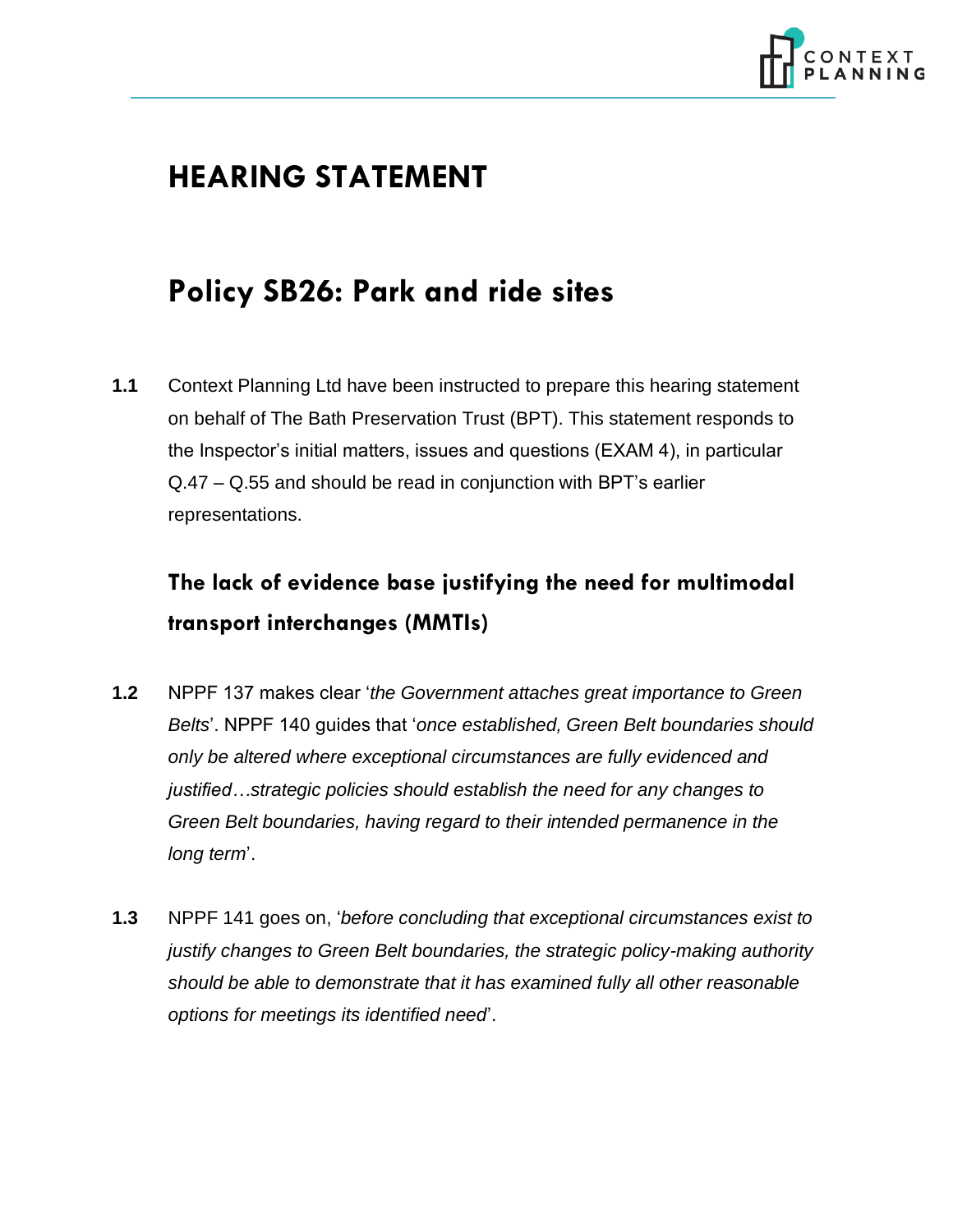

- **1.4** Given the great importance to be attached to Green Belts, their need to endure permanently and the advice that boundaries should only be altered in exceptional circumstances it is clear that this is a very 'high bar' indeed to pass from a policymaking perspective.
- **1.5** The Council's justification for seeking removal of the P+R sites from the Green Belt is principally contained within (CD-SD023) 'Topic Paper: Exceptional Circumstances Case' and (CD-TRN006) 'Bath Park and Ride Green Belt Assessments. The starting point in this instance should be to consider whether there is an identified need for multimodal transport interchanges (MMTIs) within Bath. The evidence presented in (CD-SD023) comprises a series of high level targets expressed in the Council's Corporate Strategy which have been arrived at in conjunction with the Council declaring Climate and Ecological Emergencies.
- **1.6** These targets (paragraph 5.3) are not specific, or limited, to the scope of delivery of MMTIs. They cannot be said to require the delivery of MMTIs as they make no reference to them. There is no specific evidence presented as to the likely effectiveness or otherwise of MMTIs within this documentation.
- **1.7** What is actually proposed to be comprised within the MMTIs is only loosely described within the Local Plan Partial Update (LPPU) policies ST7 and SB26. The failure to precisely describe how the MMTIs would operate, and what they would comprise of, undermines the case being put that they are necessary and require removal of land from the Green Belt.
- **1.8** Each of the three park and ride sites (P+R) are located at the edges of Bath in locations which don't lend themselves particularly to more sustainable forms of transport other than the bus connections which already exist. Lansdown and Odd Down are positioned at the top of the city's bowl and only the keenest of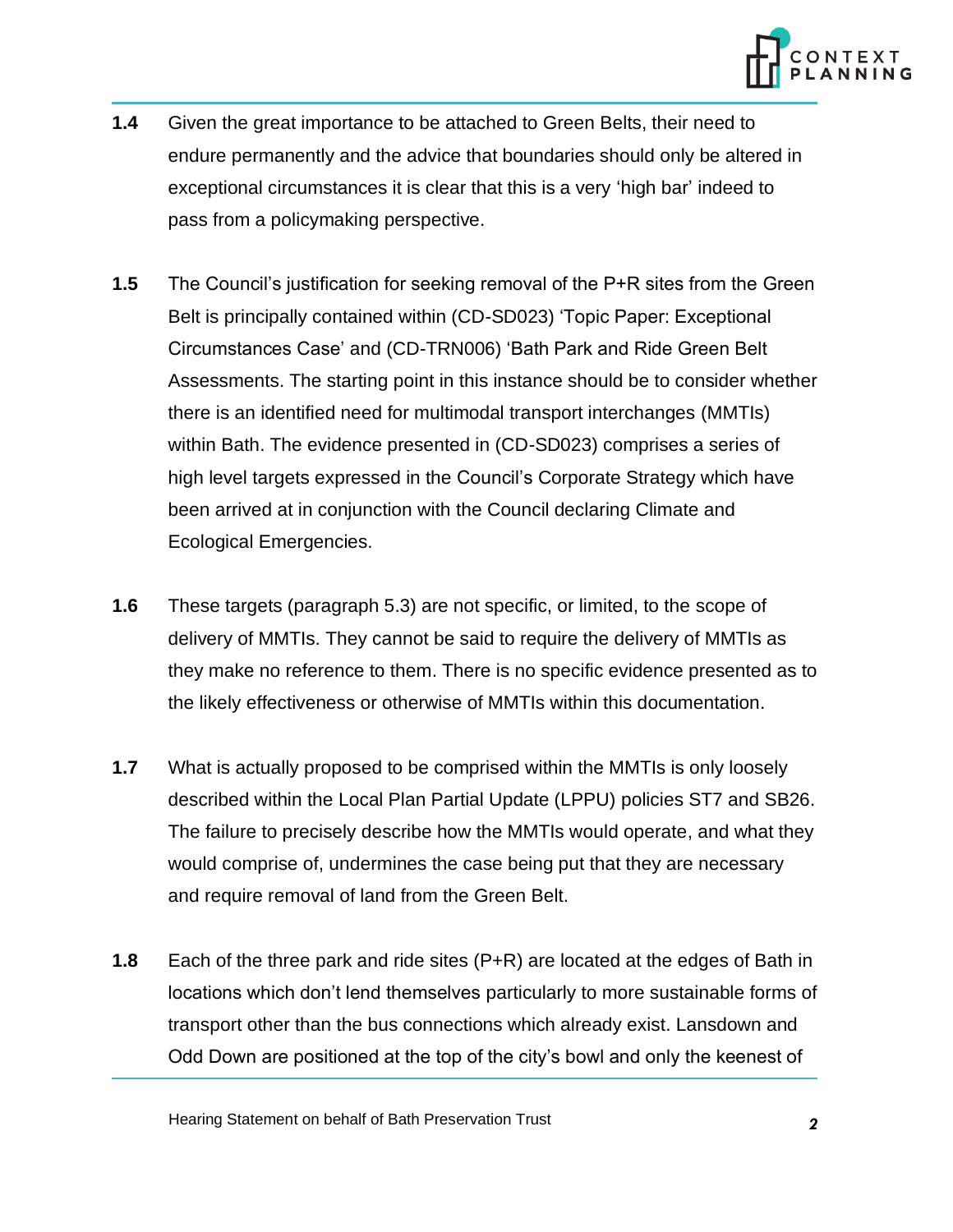

walkers and cyclists would find them accessible. Most cyclists would also be discouraged by the need to access each of the three sites along busy main roads, without cycle lane provision.

- **1.9** It is important to highlight that BPT support initiatives to promote sustainable travel but there are real barriers to these sites acting as MMTIs even if a need can be evidenced. MMTIs would be more successful if promoted in more accessible locations in the centre of the city. The provision of shower and changing facilities for cyclists and walkers who are only part way through their journey for example would be little used.
- **1.10** MMTIs need to connect densely populated areas to be well patronaged. It would be far more effective to provide onward bus services from the P+R site to major neighbouring centres because in the absence of this the majority of users will still need to drive one leg of the journey, even if they walk or cycle the other leg, thereby somewhat undermining the effectiveness of choosing these as locations for MMTIs.

## **The lack of a requirement to remove the P+R sites from the Green Belt**

- **1.11** In the event that MMTIs are determined to be required, we also argue that no detailed evidence has been presented to substantiate the position that these cannot be delivered by retaining the Green Belt designation on the sites.
- **1.12** The infrastructure needs associated with the MMTIs appears to be very limited. Electric car charging spaces already exist at some of the locations as does cycle parking. For cyclists presumably car parking spaces will be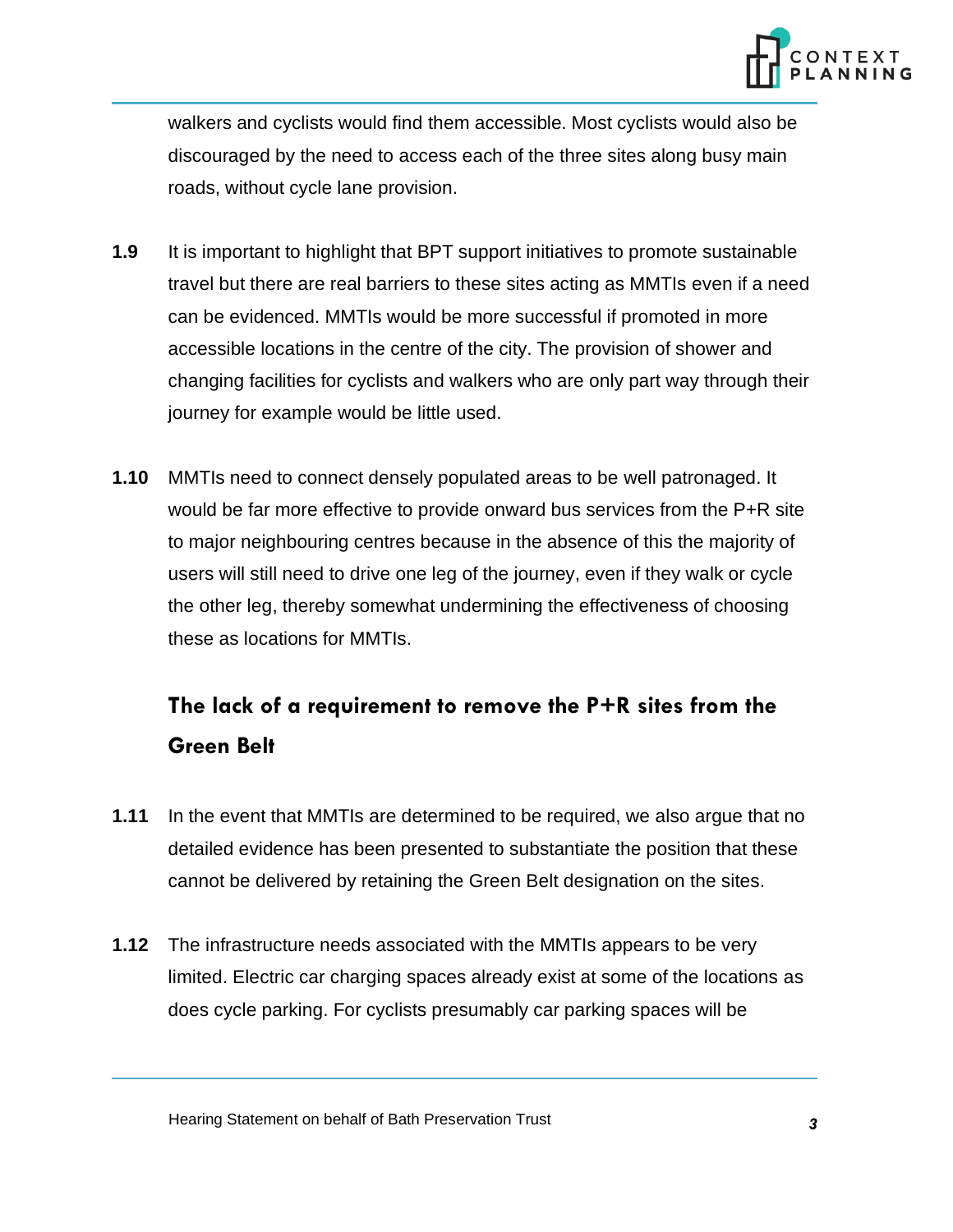

repurposed and bike stands and e-bike stands introduced. For walkers the existing infrastructure is adequate save possibly for improved wayfinding.

**1.13** The Council as landowner and local authority in the case of the P+R sites benefits from permitted development rights under Schedule 2, Part 12, Class A of the Town and Country Planning (General Permitted Development) (England) Order 2015 (as amended) (see Fig 1).

| ٠<br>۰<br>۰.<br>i |  |
|-------------------|--|
|-------------------|--|

#### **Permitted development**

- A. The erection or construction and the maintenance, improvement or other alteration by a local authority or by an urban development corporation of-
	- (a) any small ancillary building, works or equipment on land belonging to or maintained by them required for the purposes of any function exercised by them on that land otherwise than as statutory undertakers;
	- (b) lamp standards, information kiosks, passenger shelters, public shelters and seats, telephone boxes, fire alarms, public drinking fountains, horse troughs, refuse bins or baskets, barriers for the control of people waiting to enter public service vehicles, electric vehicle charging points and any associated infrastructure, and similar structures or works required in connection with the operation of any public service administered by them.

### **Interpretation of Class A**

- A.1 For the purposes of Class A, "urban development corporation" has the same meaning as in Part 16 of the Local Government, Planning and Land Act 1980 (urban development)<sup>120</sup>.
- $A.2$ The reference in Class A to any small ancillary building, works or equipment is a reference to any ancillary building, works or equipment not exceeding 4 metres in height or 200 cubic metres in capacity.

### **Fig 1 – Permitted development rights**

**1.14** The majority of the minor forms of operational development which might be required appear capable of being undertaken without recourse to the Local Planning Authority. Furthermore, in the event that permitted development rights had been removed or a particular piece of infrastructure falls outside of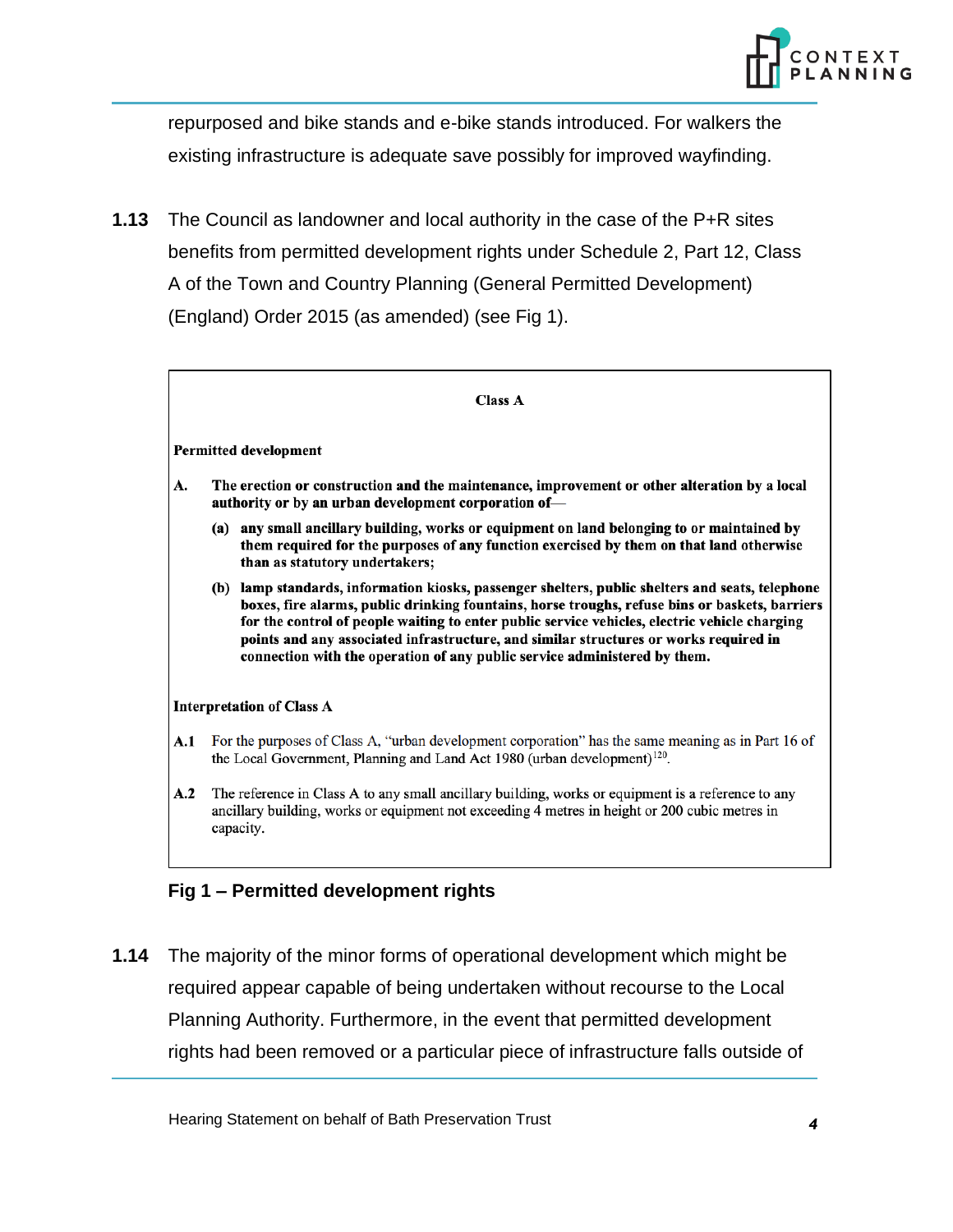

the remit of the permitted development rights it may nonetheless be not inappropriate development in the Green Belt.

- **1.15** CD-TRN006 (page 26) accepts that the proposals under policy SB26 could comprise '*diversification of the Park and Ride Sites for cycle storage and hire facilities, ridesharing, electric car charging and sharing of delivery hubs could broadly fall within this 'local transport infrastructure*' but it is argued that '*almost all forms of development associated with the diversification…are likely to be considered inappropriate development'*.
- **1.16** This conclusion is not supported, NPPF 150 advises that local transport infrastructure which can demonstrate a requirement for a Green Belt location which would preserve its openness and not conflict with the purposes of including land within the Green Belt may be not inappropriate development.
- **1.17** In respect of how to assess whether a development will have a greater impact on the openness of the Green Belt, case law has clarified the approach. In *Samuel Smith Old Brewery (Tadcaster) & Oxton Farm v North Yorkshire CC & Darrington Quarries Ltd* [2018] EWCA Civ 489 the Court of Appeal confirmed that whether the development would preserve the openness of the Green Belt cannot mean that a proposal can only be regarded as not inappropriate development if openness would be left entirely unchanged (paragraph 39).
- **1.18** It is not therefore the case that all transport infrastructure will be automatically considered as inappropriate development. Indeed, were this the intention it would not be listed within the exhaustive list of exceptions in paragraph 150. If only modest structures and buildings are proposed it is entirely possible that these may constitute not inappropriate development, if a planning application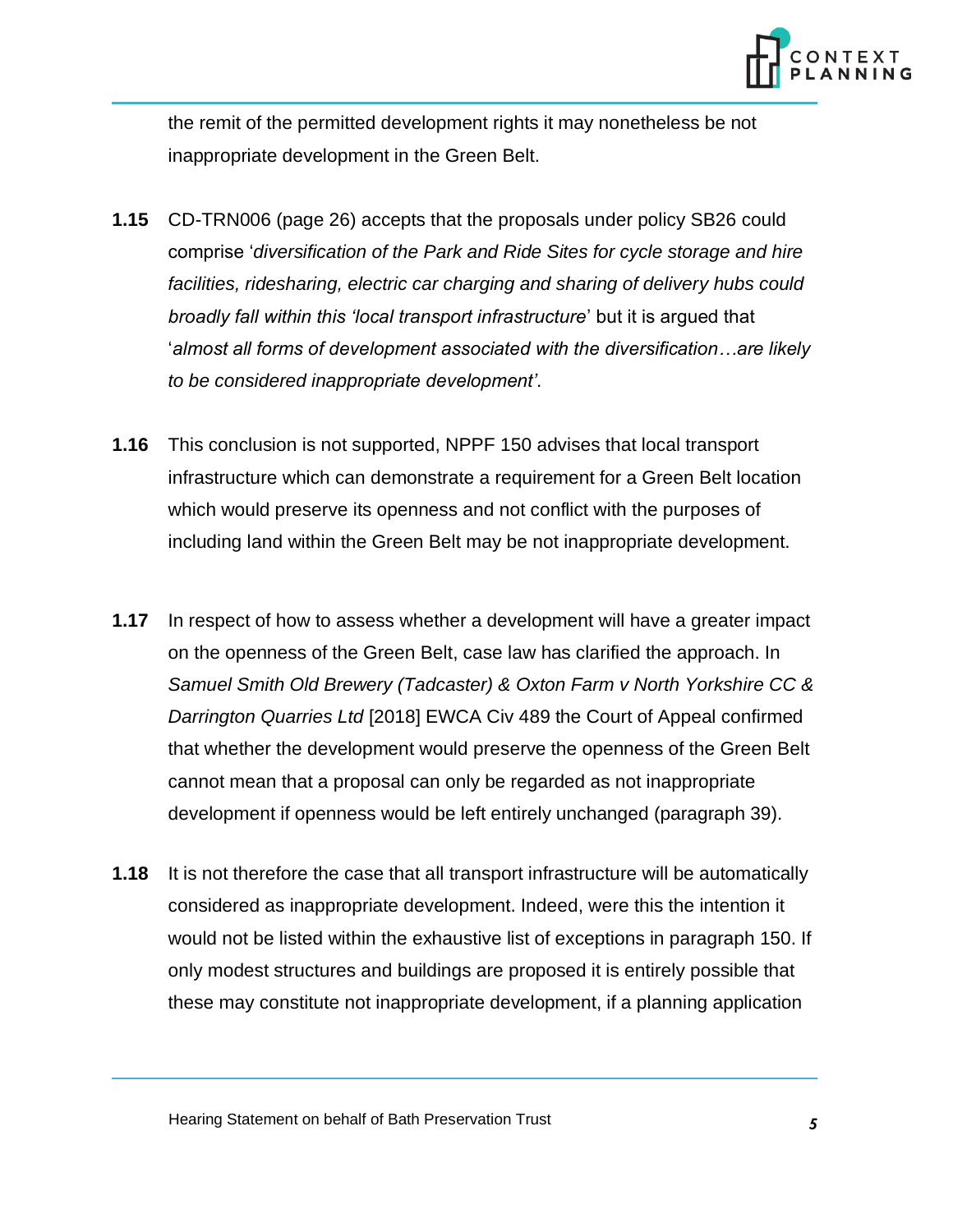

is even required. The argument put forward in CD-TRN006 (page 26) has not been substantiated in this regard.

- **1.19** CD-TRN006 argues (page 26) that canopies over parts of the facilities for solar energy generation will be inappropriate development. This may be the case, but NPPF 151 provides a mechanism for renewable energy projects to be developed where 'very special circumstances' exist in Green Belt locations. It is perfectly feasible in this regard that any such proposals could potentially be approved with the sites retaining their Green Belt status. It is not the Council's position, as we understand it in any event, that possible renewable energy provision forms an exceptional circumstance for potentially removing the sites from the Green Belt.
- **1.20** The planning history of each of the P+R sites further evidences the above. Planning permission was granted at Odd Down P+R for a 230 space expansion (09/00305/EREG03) (Appendix 1). Planning permission was granted at Lansdown P+R for a 390 space expansion of the facility to take overall capacity to 880 spaces (09/00304/EREG03) (Appendix 2). In both cases the Council concluded that the developments would not be inappropriate development in the Green Belt and that they would not unduly impact on the openness of the Green Belt. The officer Committee Report noted that there was no need to consider whether 'very special circumstances' existed.
- **1.21** More recently approval to expand Newbridge P+R by 248 spaces was approved (13/03194/REG03) (Appendix 3). This decision was reached under the auspices of the NPPF (2012) which had exactly the same wording (paragraph 80) as the current NPPF (paragraph 150) in respect of the circumstances when local transport infrastructure will be not inappropriate development. The Committee Report commented that the P+R expansion was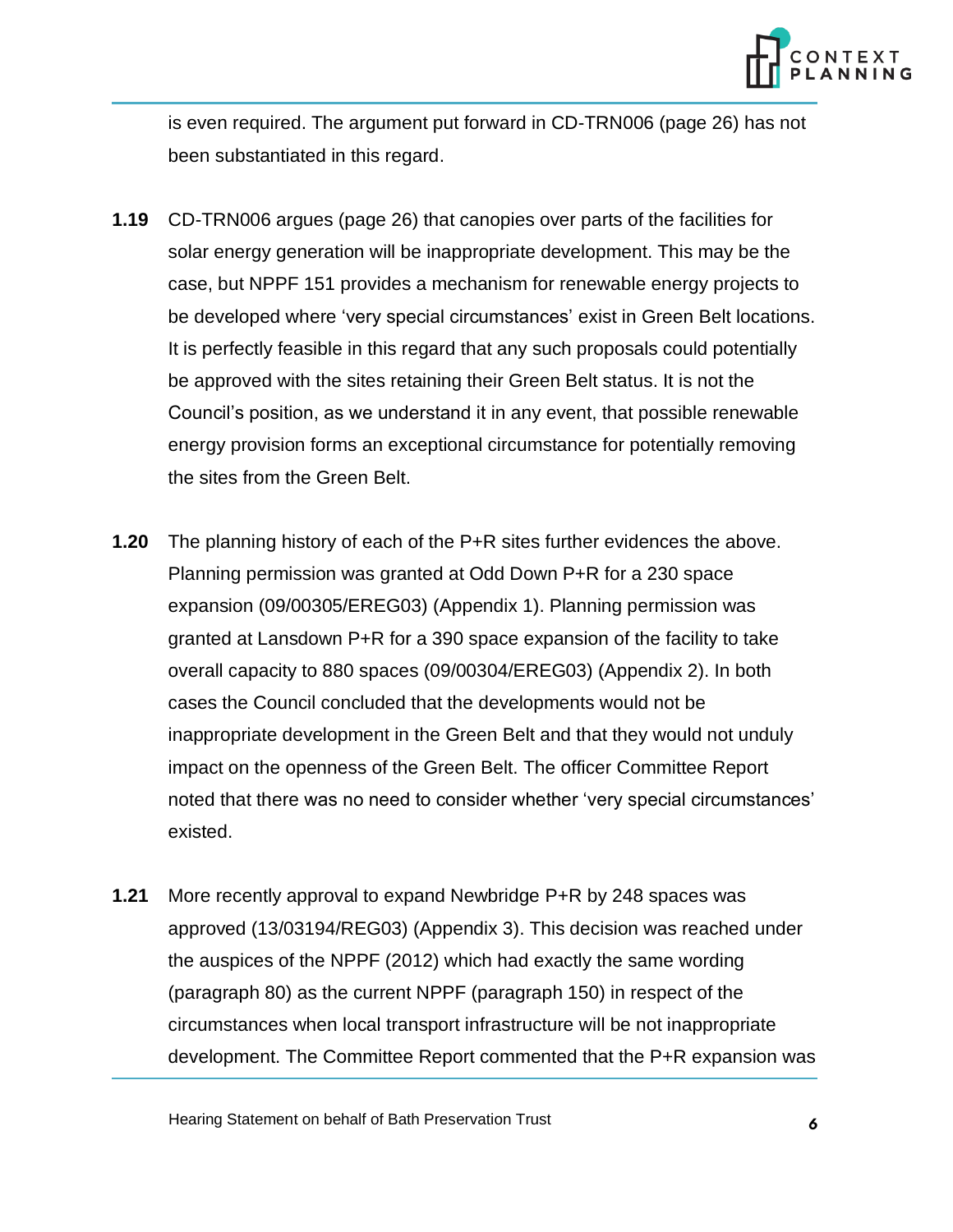

considered to be a local transport infrastructure which could demonstrate a requirement for a Green Belt location, which would preserve the openness of the Green Belt. Consequently, there was no need to go on to consider 'very special circumstances'.

- **1.22** The officer report within (Appendix 3 -pages 3-4) also outlines that land for an expansion to Newbridge P+R was previously proposed to be removed from the Green Belt in the preparation of the previous Local Plan. The Inspector rejected the proposal, in his Inspectors Report, opining that surface level expansion could come forward without removing the land from the Green Belt.
- **1.23** There is simply no need for the land to be removed from the Green Belt at the P+R sites to enable the broadening of the use of these facilities as MMTIs, indeed to a small extent this has already happened. As outlined, exceptional circumstances are required, which must be fully evidenced and justified, to remove land from the Green Belt. BPT consider that it is unnecessary and therefore cannot come close to achieving the particularly 'high bar' of constituting exceptional circumstances. Policy SB26 is not 'justified' because there is a reasonable alternative and it is inconsistent with national policy and unsound.

### **Alternatives to Green Belt removal**

**1.24** In the event that the Inspector concludes a case has been made for MMTIs and that there might be exceptional circumstances to consider removing the sites from the Green Belt, BPT have residual concerns that other realistic alternatives exist and that the site selection methodology promoted by the Council is not robust.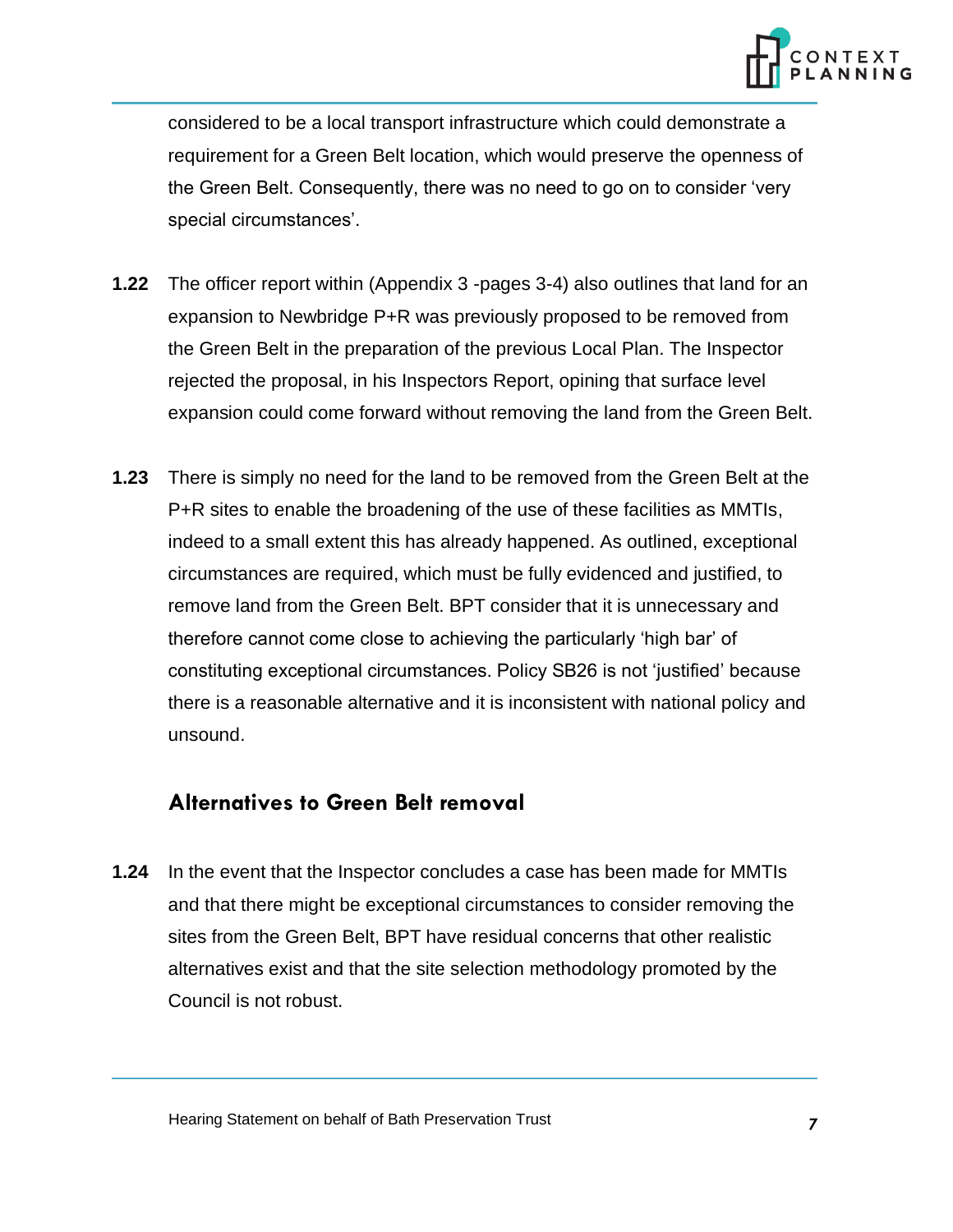

- **1.25** NPPF 141 requires the '*strategic policy-making authority should be able to demonstrate that it has examined fully all other reasonable options for meetings its identified need for development*'. Appendix 1 in CD-SD023 outlines the 'alternative sites review' undertaken. It is suggested the site must be Council owned to be considered, this unreasonably restricts possible candidate sites. To draw an analogy, the sequential tests for flooding and town centre uses require all 'available sites' to be considered. The requirement to fully examine all other reasonable options means only considering Council owned site is unreasonable and the methodology cannot be considered robust.
- **1.26** The site selection only considered sites of at least 20,000 sq.m in size. The document (page 19) then concedes that '*there may be scope for smaller transport exchanges/mobility hubs across the city*'. It then outlines that as the Council's own transport strategy (not a planning document) seeks redevelopment of the P+R sites no other sites have been considered unless they can accommodate a P+R. The site selection process cannot be driven by a preconceived conclusion it must fully assess all alternatives, including smaller sites and split delivery.
- **1.27** A MMTI could quite conceivably be delivered without a car park of at least 800 spaces being attached to it. Indeed, the purpose of the MMTI is to promote non-private car modes of transport. There are likely to be many more options for delivering smaller hub sites which themselves may be better connected to the public transport network of the city and be positioned closer to the centre.
- **1.28** Policy ST6 is proposed to be amended to promote further transport interchanges. It describes there being '*great potential for the function of our traditional 'Park and Ride services, at existing and new facilities, to be expanded to 'interchange hubs*'. There is a conflict between policy ST6 and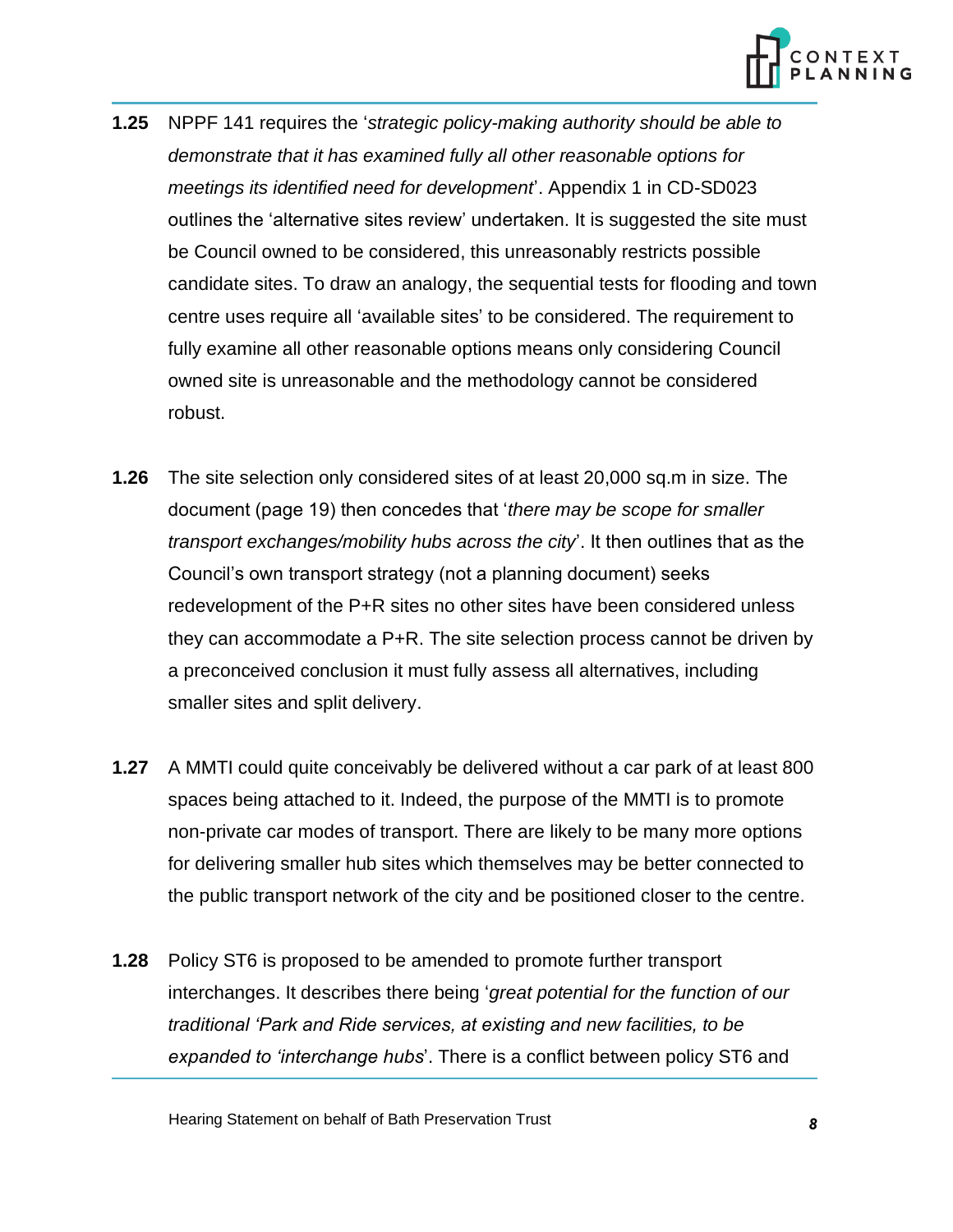

the conclusion of the alternative sites review. If there are no such sites outside the Green Belt, which BPT contest, then policy ST6 is undeliverable and should be deleted/modified through the examination. In the alternative, If there are sites then SB26 is unsound because there are not exceptional circumstances for removing land from the Green Belt.

**1.29** In terms of the alternative site review, it is incumbent on the Council to demonstrate flexibility in their approach and all sites outside the Green Belt, i.e. anywhere within the city itself must be ruled out before it can be safely concluded that exceptional circumstances exist. It is clear that the site selection criteria is not robust and policy SB26 is also inconsistent with the NPPF in this regard.

## **The harm to the Green Belt**

- **1.30** The *Calverton* judgment<sup>1</sup> (paragraph 51) outlines the need to consider the nature and extent of the harm to the Green Belt (i.e those parts which would be lost) and the extent to which the consequent impacts on the purposes of the Green Belt may be ameliorated. (CD-TRN006) provides an assessment of each site.
- **1.31** Odd Down P+R, the document advises, may still be worthy of retention as Green Belt given its distinction from the urban area. The benefit of the Green Belt designation in guarding against larger scale development is also noted. The field to the east would also be weakened and potentially more vulnerable to future removal from the Green Belt. This analysis is broadly agreed with. It

o

<sup>1</sup> Claverton PC v Nottingham CC [2015] EWHC 1078 (Admin)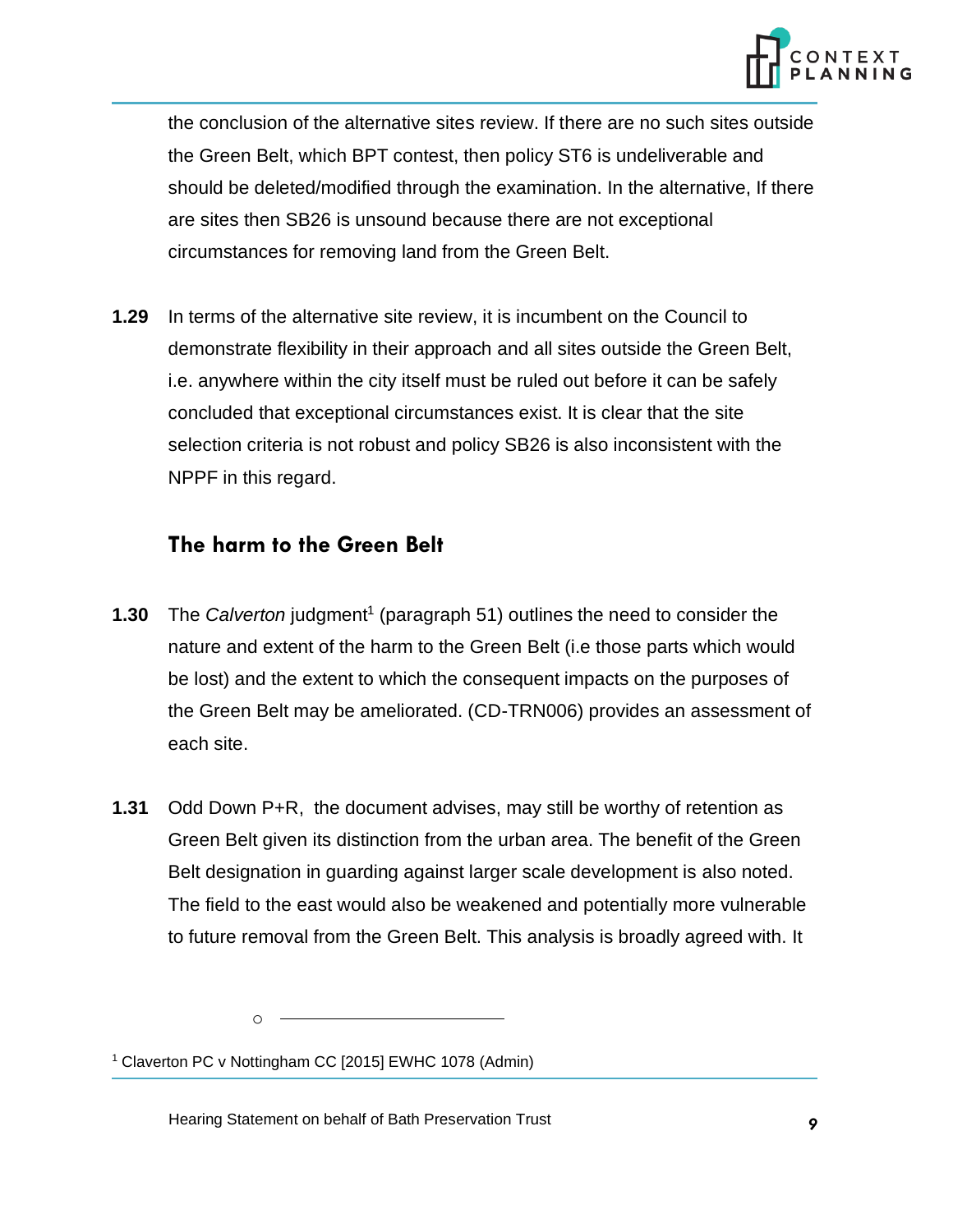

is also worthy of note that the removal would extend slightly beyond the current confines of the site (Fig 2).



**Fig 2 – Odd Down P+R proposed Green Belt removal**

- **1.32** (CD-TRN006) reaches similar conclusions in respect of Newbridge P+R (depicted at Fig 3). Whilst tree cover limits intervisibility there is potentially still enough separation to justify retention of Green Belt status and again the potential for further denser forms of development would be damaging. The land to the west, south and north would also become more visually contained, weakening the case for retention of these parcels.
- **1.33** (CD-TRN006) draws similar conclusion in respect of Lansdown P+R. This site is also positioned some distance from the built up area of Bath (Fig 4) and has significant potential to weaken the integrity of significant areas of Green Belt to the south west.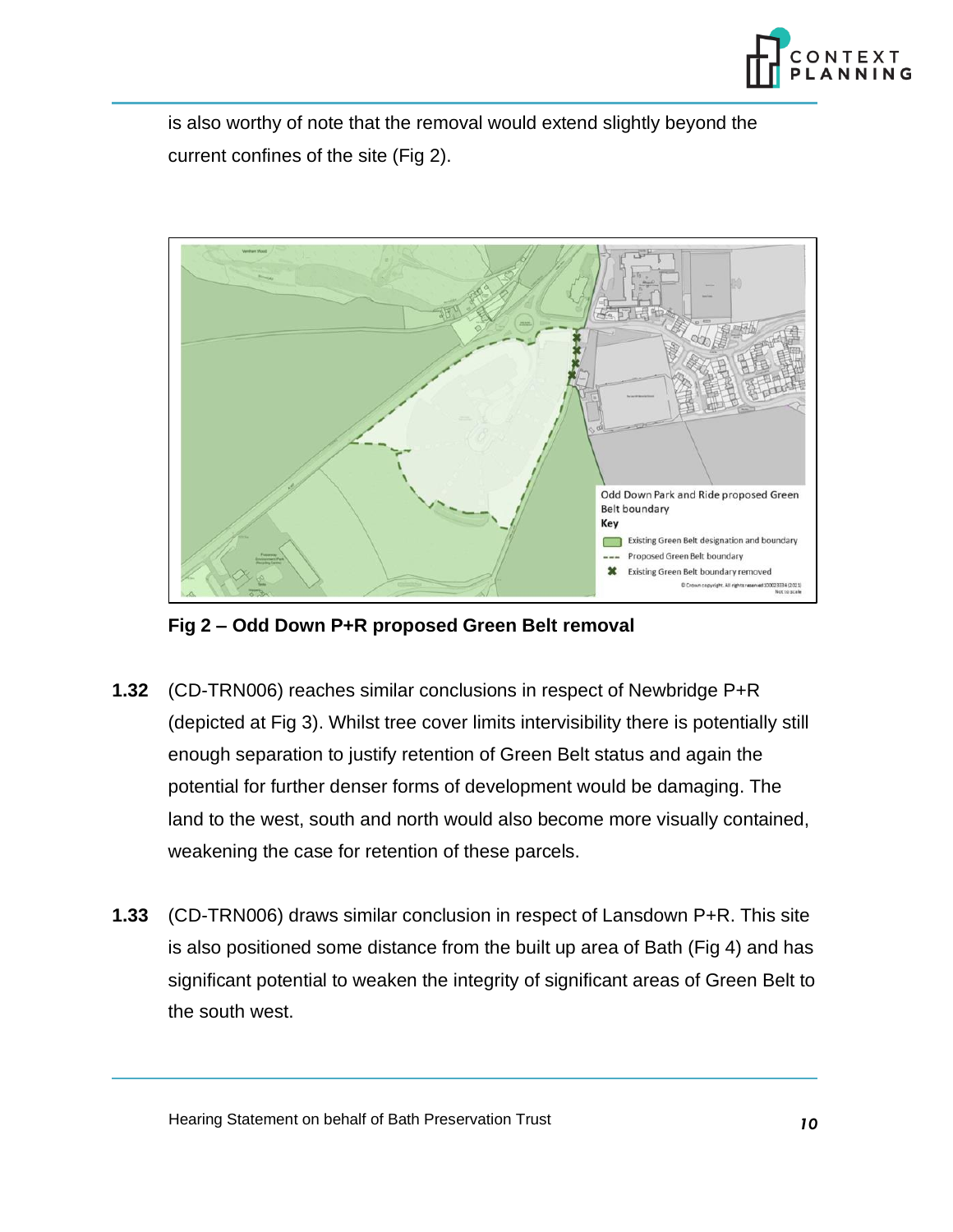



**Fig 3 – Newbridge P+R proposed Green Belt removal**



**Fig 4 – Lansdown P+R proposed Green Belt removal**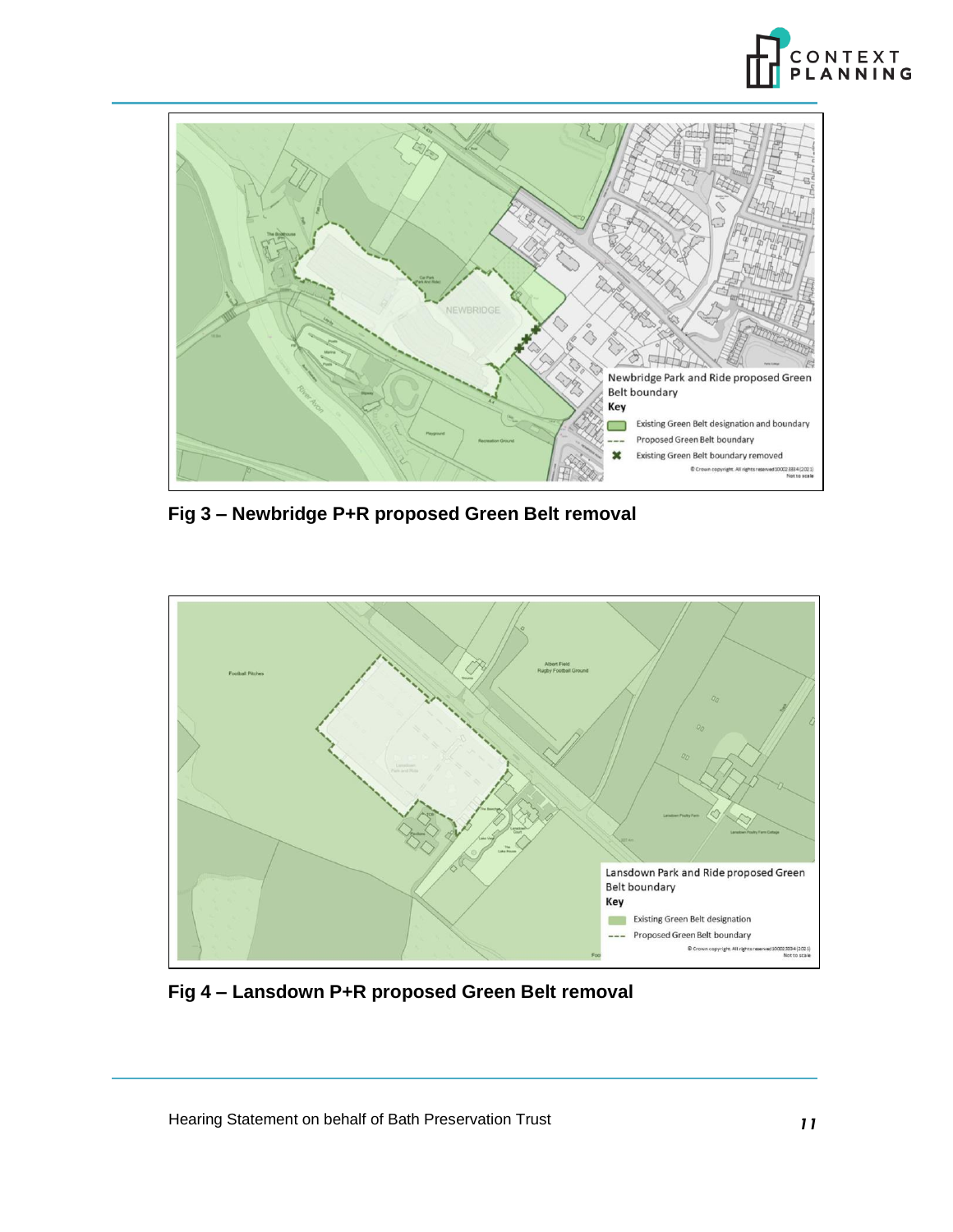

- **1.34** The level of harm which the Council's evidence base highlighted would in the view of BPT clearly outweigh the perceived limited benefits of removing the P+R sites from the Green Belt. This conclusion further undermines the case that exceptional circumstances exist to support policy SB26.
- **1.35** Given the lack of clarity as to what may be within the scope of a MMTI there is a risk that this might encourage more development at the P+R sites which go beyond forming pieces of transport infrastructure. Policy ST6 for example references delivering community uses. Given the extent of what can be achieved under current designations, BPT has residual concerns that the removal of land from the Green Belt might be intended to enable more intensive forms of development which would clearly also not have exceptional circumstances. Once land is removed from the Green Belt control over alternative forms of development would of course be greatly weakened.

### **Compensatory improvements to the Green Belt**

- **1.36** The proposal to secure 10% biodiversity net gain in developments at each site would simply meet the minimum requirement which the Council's ecologists are currently seeking on new development. The Environment Act 2021 will be enacted through secondary legislation to mandate this target for all new development following the current transitory period. The retention of existing trees, planting and calcareous grasslands are mitigation measures for new development rather than compensation for the loss of Green Belt.
- **1.37** Given that a variety of different forms of infrastructure might be provided in the MMTIs, and taking account of the existing well treed boundaries to the P+R sites, it is unclear how much space would be afforded to deliver any